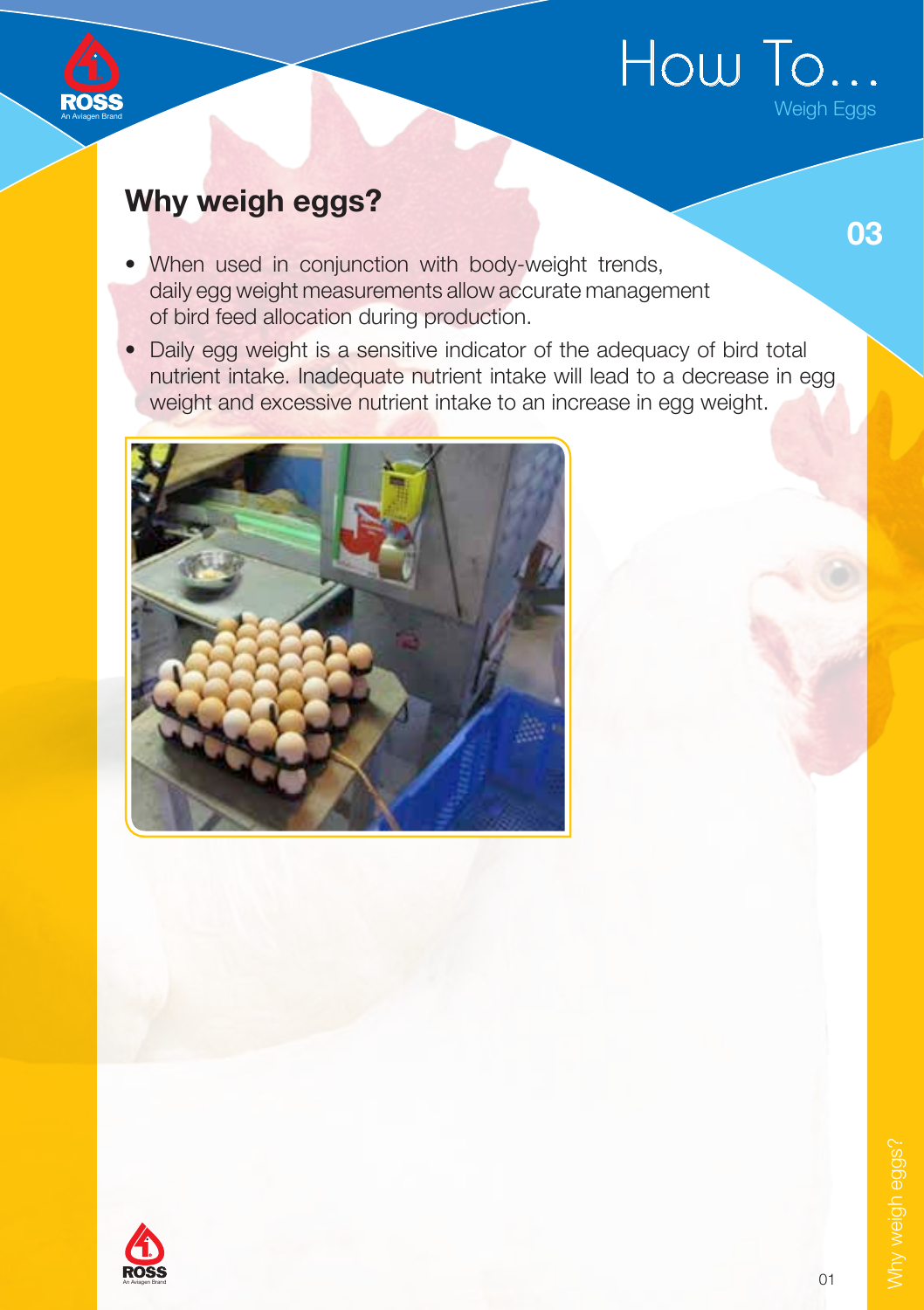# The procedure for weighing eggs

#### **Equipment**

- **1.** A digital or dial type platform scale with a weighing accuracy of  $+/-$  10 g (0.02 lb) and a capacity of 10 kg (22 lb).
- 2. Pen or pencil.
- 3. Calculator.

Note - All scales should be calibrated on a regular basis (at the beginning and end of every weighing) to ensure they are weighing accurately and that correct egg weight management is maintained.

#### Procedure

Egg weight should be recorded daily from 10% hen day production. A sample of 120-150 eggs should be bulk weighed each day.

- **Step 1** Eggs to be weighed should be collected at second collection (to avoid using eggs laid the previous day). All small, doubleyolk, cracked, and abnormal eggs should be removed before weighing.
- **Step 2** Place platform scales on a flat level surface.
- **Step 3** Zero the scales and weigh an empty egg tray or carton.
- **Step 4** Remove empty tray(s) from the scales and replace with tray(s) filled with eggs.
- **Step 5** Record the total weight of eggs and tray(s).
- **Step 6** Calculate the average egg weight. Record egg weight on standard egg weight chart. The scale of the graph on the chart should be large enough (1 g or 0.002 lb / 0.03 oz increments) to clearly show daily variation in egg weight.









## HOW TO. Weigh Eggs

03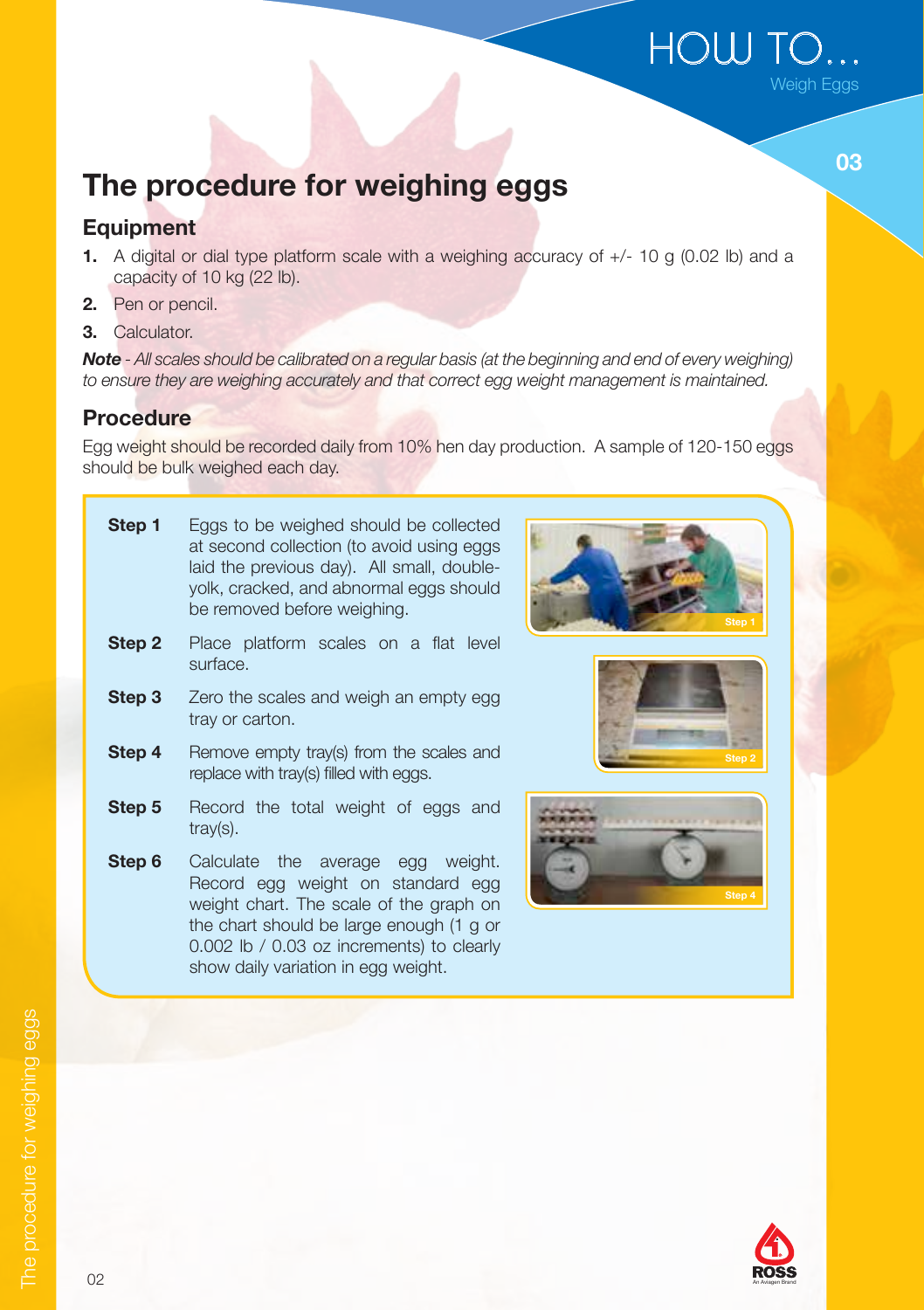# How to...

03





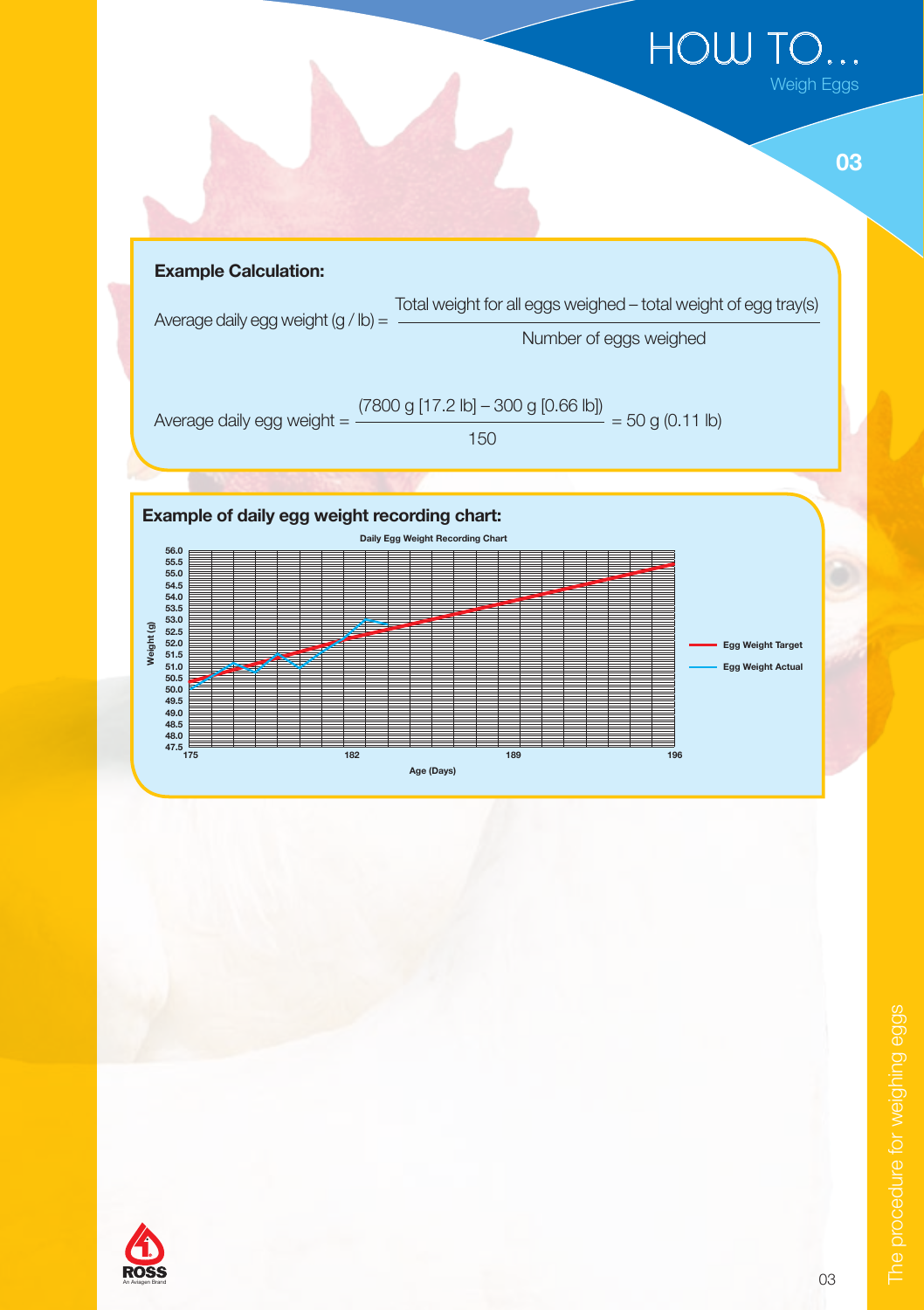$\text{HOW TO} \dots$ 

03

### Interpreting results

#### Normal pattern of daily egg weight

In a flock receiving the correct quantity of feed, egg weight will normally follow the target profile. Some variation around that target should be expected due to sampling variation and environmental influences.



#### Egg weight trends at peak or prior to peak feed allocation

1. Reducing or static egg weight over a 3-4 day period.



#### **Action required**

Flock is underfed; feed increases should be brought forward if the birds have not reached peak feed yet, or feed should be increased further if peak feed levels have been reached.

2. Egg weight trend increasing above target over a 3-4 day period as birds are coming into peak production.

#### No action required

Slowing down or reducing feed increases as birds are coming into peak will have a negative impact on flock egg production levels and should be implemented with extreme care.

However, a review of feeding practices should be completed before the next flock.